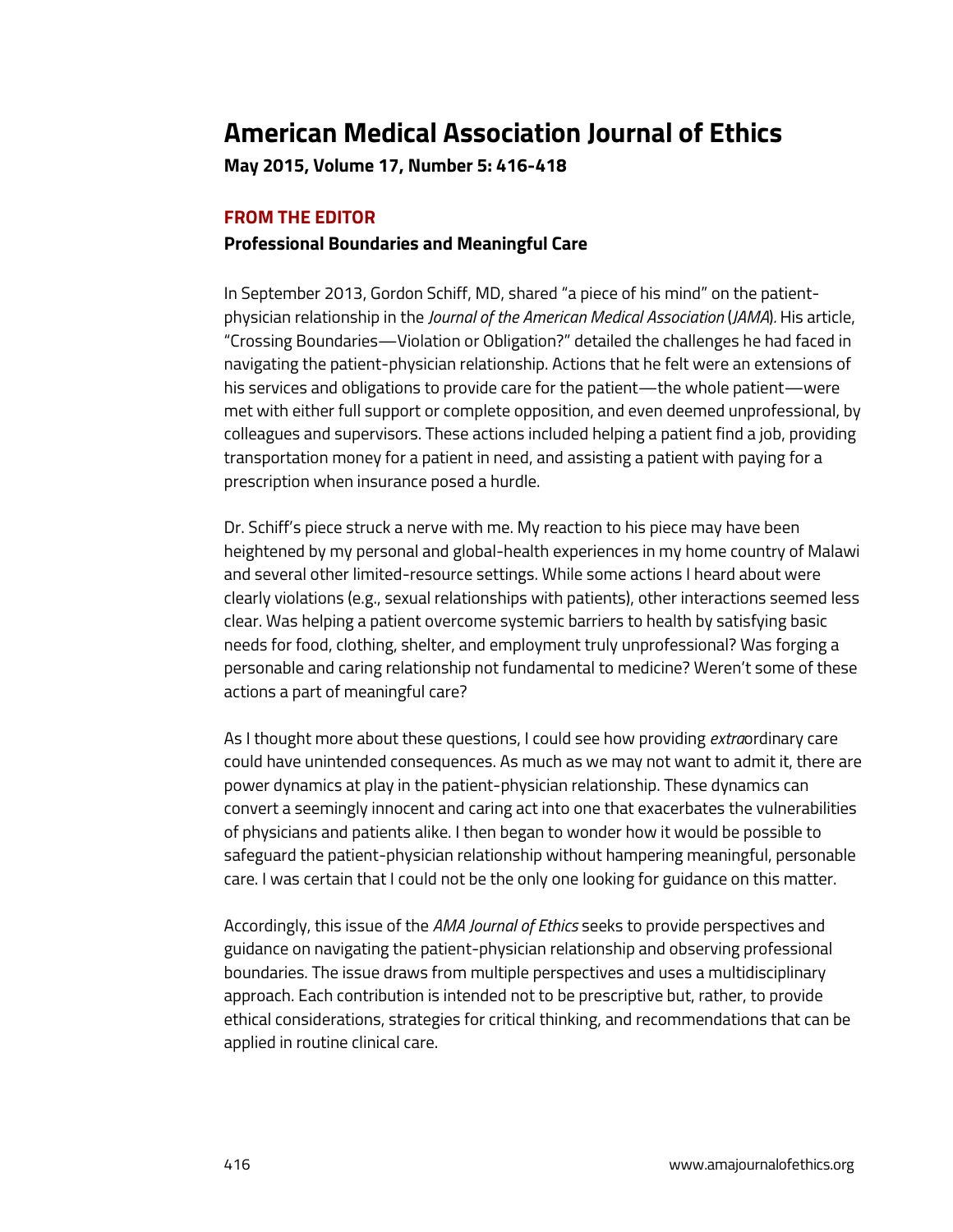The three ethics cases in the issue were designed to mirror real-life scenarios: deciding whether to assist a patient with a job search, reconciling a practice policy prohibiting home visits with a patient's need, and fielding a friend's request for care. John Mazzullo, MD, a family medicine physician, draws from his decades of clinical and teaching experience to advise readers who may be able to help patients find jobs. From his contribution, we learn that empathy, respecting the patient's privacy, not taking advantage of the patient, and offering a "helping hand" rather than setting up a system of dependency are key considerations. In their commentary, medical student Brian Kroener and Eric Goepfert, MD, grapple with the conflict that arises when the policies at a physician's place of work are not aligned with his or her ethical standards. They examine both the actions an individual physician can take under these circumstances and whether the practice's policy is wise. Lastly, Horacio Hojman, MD, addresses the situation in which a physician is approached by his best friend for care. Dr. Hojman highlights best practices, with reference to professional association guidelines.

Two pieces discuss the difficult role of professional self-regulation when it comes to observing boundaries. Building upon his experience equipping medical students with tools to help identify and report on ethical breaches (and issues of conduct) among peers, Leonard L. Glass, MD, discusses the challenges of acknowledging and reporting boundary violations by one's colleagues. Joseph C. d'Oronzio, PhD, a bioethicist and founding director of the Professional Problem-Based Ethics (ProBE) Program, explains the actions taken by state medical licensing boards in response to boundary violations, including mandating rehabilitative educational programs like ProBE. He shares a wealth of information on disciplined physicians and provides a typical example of cases referred to the program and what it seeks to accomplish: to help physicians cultivate their judgment about appropriate boundaries rather than merely promoting obedience.

Four other contributions take up the idea of meaningful relationships with patients. Monica Bharel, MD, medical student Emily Thompson, Shira Heisler, MD, and Gordon D. Schiff, MD, all draw from personal experience to explore relationships with patients that are and should be closer than what we think of as typical when we are treating vulnerable patients. Dr. Bharel, chief medical officer of the Boston Health Care for the Homeless Program (BHCHP), emphasizes the importance of building trust with homeless patients, sometimes before any medical concerns can be addressed. Emily Thompson recounts observing the close bond between pediatricians and their hospitalized patients, arguing that professional boundaries need not be uniform across all specialties and that, in pediatrics, more frequent boundary crossings are beneficial to establish a social as well as a therapeutic relationship with patients. Dr. Heisler describes how Dr. Schiff has served as a "virtual mentor," encouraging her to really see, respect, and partner with patients to combat the systemic forces that can affect their health and well-being. They outline ten useful long-term strategies for helping physicians maintain positive relationships with patients. Dr. Schiff complements this piece with an audio interview